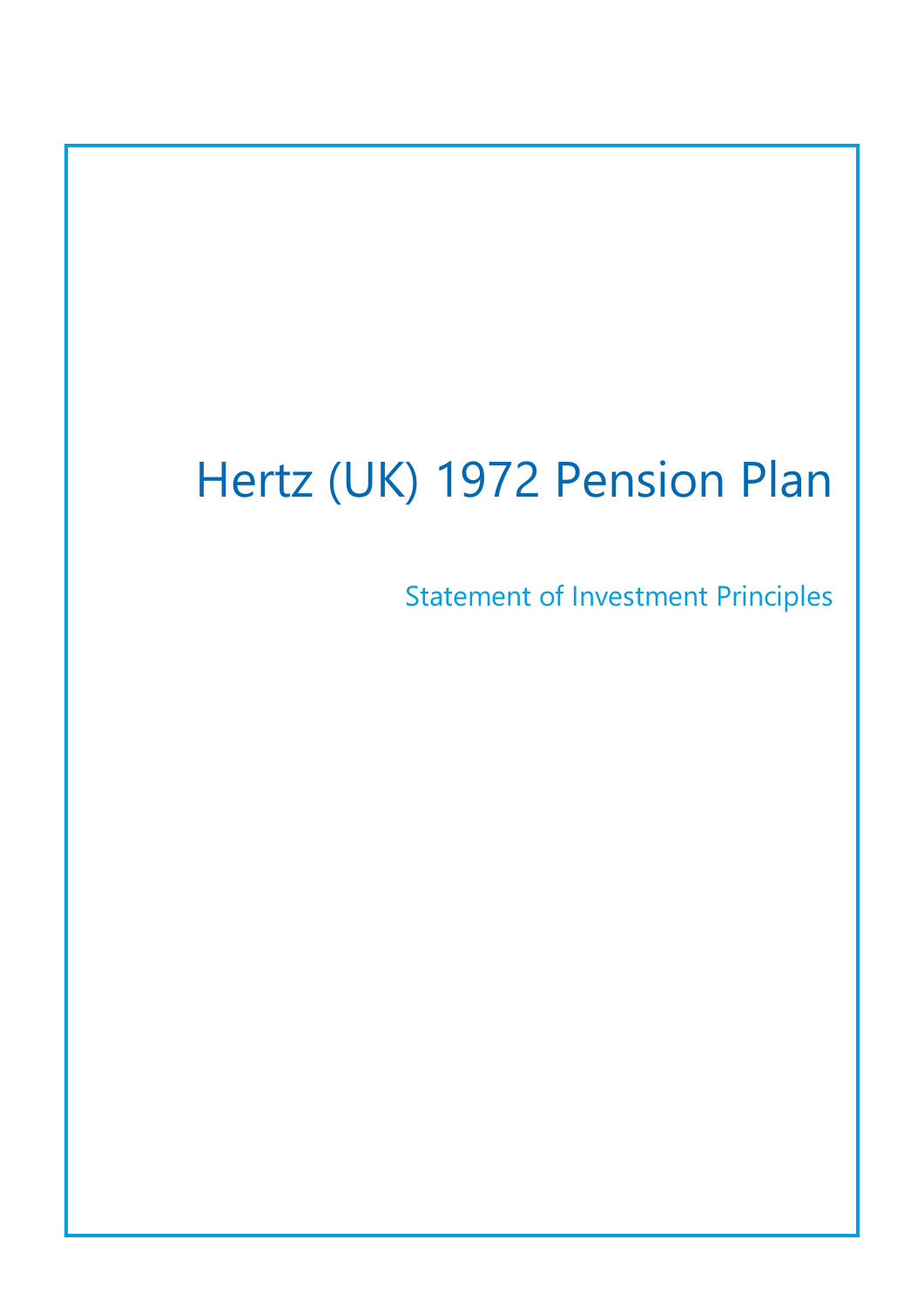# 1. Introduction

- 1.1. This is the Statement of Investment Principles prepared by the Trustees of the Hertz (UK) 1972 Pension Plan (the "Trustees" and the "Plan", respectively). This statement sets out the principles which govern the decisions about investments that enable the Plan to meet the requirements of:
	- the Pensions Act 1995, as amended by the Pensions Act 2004; and
	- the Occupational Pension Schemes (Investment) Regulations 2005 as amended by the Occupational Pension Schemes (Investment) (Amendment) Regulations 2010.
	- the Occupational Pension Schemes (Investment and Disclosure) (Amendment and Modification) Regulations 2018.
	- the Occupational Pension Schemes (Investment and Disclosure) (Amendment) Regulations 2019.
- 1.2. In preparing this statement the Trustees have consulted Hertz (UK) Limited (the "Principal Employer", and obtained advice from Barnett Waddingham LLP, the Trustees' investment consultant. Barnett Waddingham is authorised and regulated by the Financial Conduct Authority.
- 1.3. This statement has been prepared with regard to the 2001 Myners review of institutional investment (including subsequent updates), and Scheme Funding legislation.
- 1.4. The Trustees will review this statement at least every three years or if there is a significant change in any of the areas covered by the statement.
- 1.5. The investment powers of the Trustees are set out in Clause 29 of the Supplementary Trust Deed & Rules dated 4 February 1997. This statement is consistent with those powers.

## 2. Choosing investments

- 2.1. The Trustees' policy is to set the overall investment target and then monitor the performance of their managers against that target. In doing so, the Trustees consider the advice of their professional advisers, whom they consider to be suitably qualified and experienced for this role.
- 2.2. The day-to-day management of the Plan's assets is delegated to one or more investment managers. The Plan's investment managers are detailed in the Appendix to this Statement. The investment managers are authorised and regulated by the Financial Conduct Authority, and are responsible for stock selection and the exercise of voting rights, where applicable.
- 2.3. The Trustees review the appropriateness of the Plan's investment strategy on an ongoing basis. This review includes consideration of the continued competence of the investment managers with respect to performance within any guidelines set. The Trustees will also consult the Principal Employer before amending the investment strategy.

# 3. Investment objectives

- 3.1. The Trustees have discussed key investment objectives in light of an analysis of the Plan's liability profile as well as the constraints the Trustees face in achieving these objectives. As a result, the Trustees' main investment objectives are:
	- to ensure that the Plan can meet the members' entitlements under the Trust Deed and Rules as they fall due;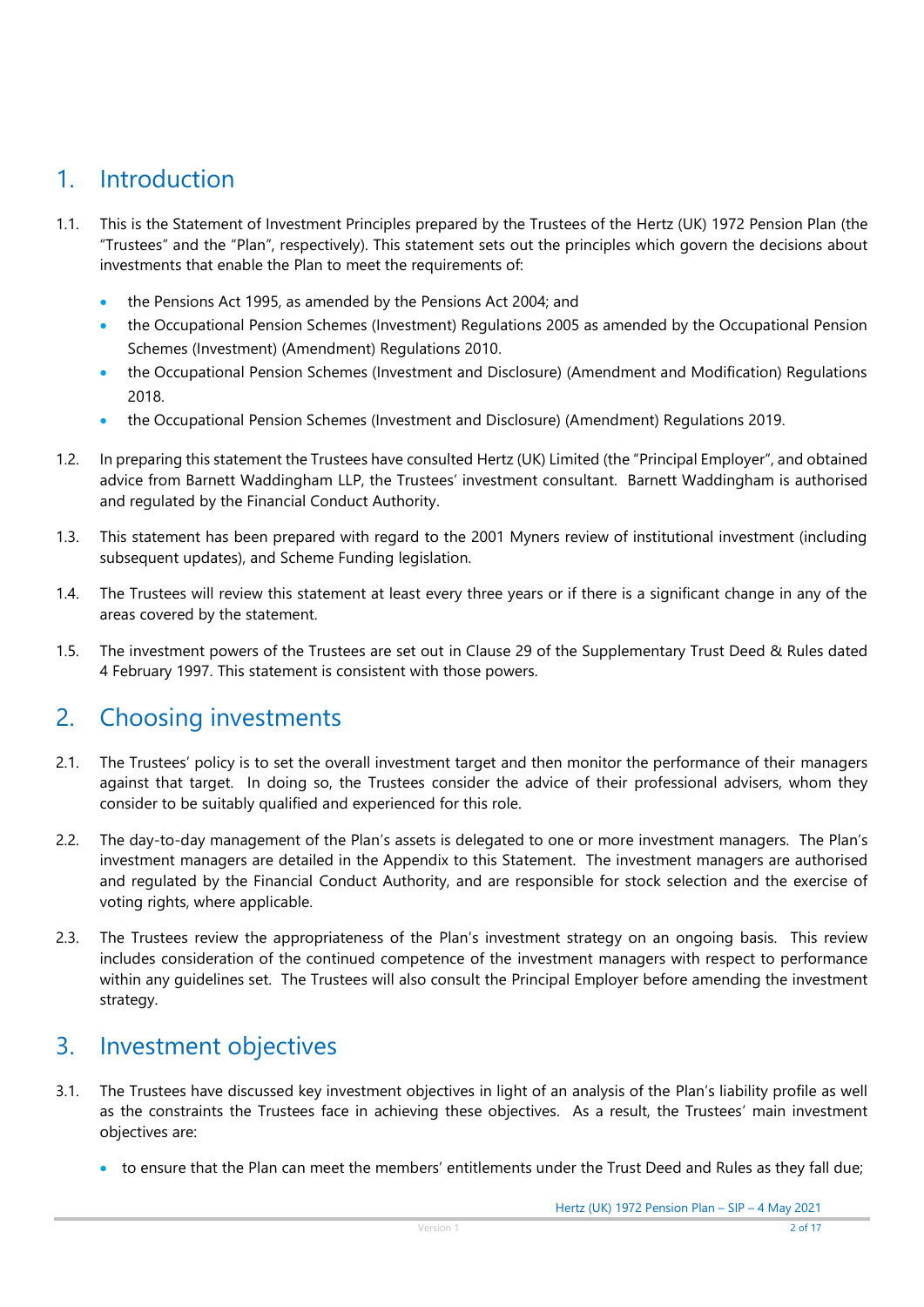- to achieve a long-term positive real return;
- to manage the expected volatility of the returns achieved in order to control the level of volatility in the Plan's required contribution levels;
- to invest in assets of appropriate liquidity which will generate income and capital growth to meet, together with the participating employer, the cost of benefits which the Plan provides;
- to reduce the risk of the assets failing to meet the liabilities over the long term;
- to minimise the long-term costs of the Plan by targeting a suitable level of return on the assets whilst having regard to the above objectives.
- 3.2. The Trustees are aware of the relationship that exists between the particular investment portfolio that is held and the level of funding of the Plan's liabilities. The Trustees have obtained exposure to investments that they expect will meet the Plan's objectives as best as possible.

# 4. Kinds of investments to be held

- 4.1. The Plan is permitted to invest in a wide range of assets including equities, bonds, cash, property and alternatives.
- 4.2. The Plan invests in Liability Driven Investment ("LDI") funds. The objective of these funds is that their value moves closely in line with the value of the Plan's liabilities. Their use of derivatives allows the Plan to more accurately match the interest rate and inflation sensitivity of the liabilities than would be possible otherwise, reducing the overall level of investment risk taken. Any investment in derivative instruments is only made to contribute to a reduction in the overall level of risks in the portfolio and/or for the purposes of efficient portfolio management.
- 4.3. The Trustees monitor from time-to-time the employer-related investment content of their portfolio as a whole and will take steps to alter this should they discover this to be more than 5% of the portfolio. Typically this check is carried out annually by the Plan's auditors.

# 5. The balance between different kinds of investments

- 5.1. The Plan invests in assets that are expected to achieve the Plan's objectives. The allocation between different asset classes is contained within the Appendix to this Statement.
- 5.2. The Trustees consider the merits of both active and passive management for the various elements of the portfolio and may select different approaches for different asset classes. The current arrangements are set out in the Appendix to this Statement.
- 5.3. From time to time the Plan may hold cash and therefore deviate from its strategic or tactical asset allocation in order to accommodate any short-term cashflow requirements or any other unexpected items.
- 5.4. The Trustees are aware that the appropriate balance between different kinds of investments will vary over time and therefore the Plan's asset allocation will be expected to change as the Plan's liability profile matures.

# 6. Risks

6.1. The Trustees have considered the following risks for the Plan with regard to its investment policy and the Plan's liabilities, and considered ways of managing/monitoring these risks: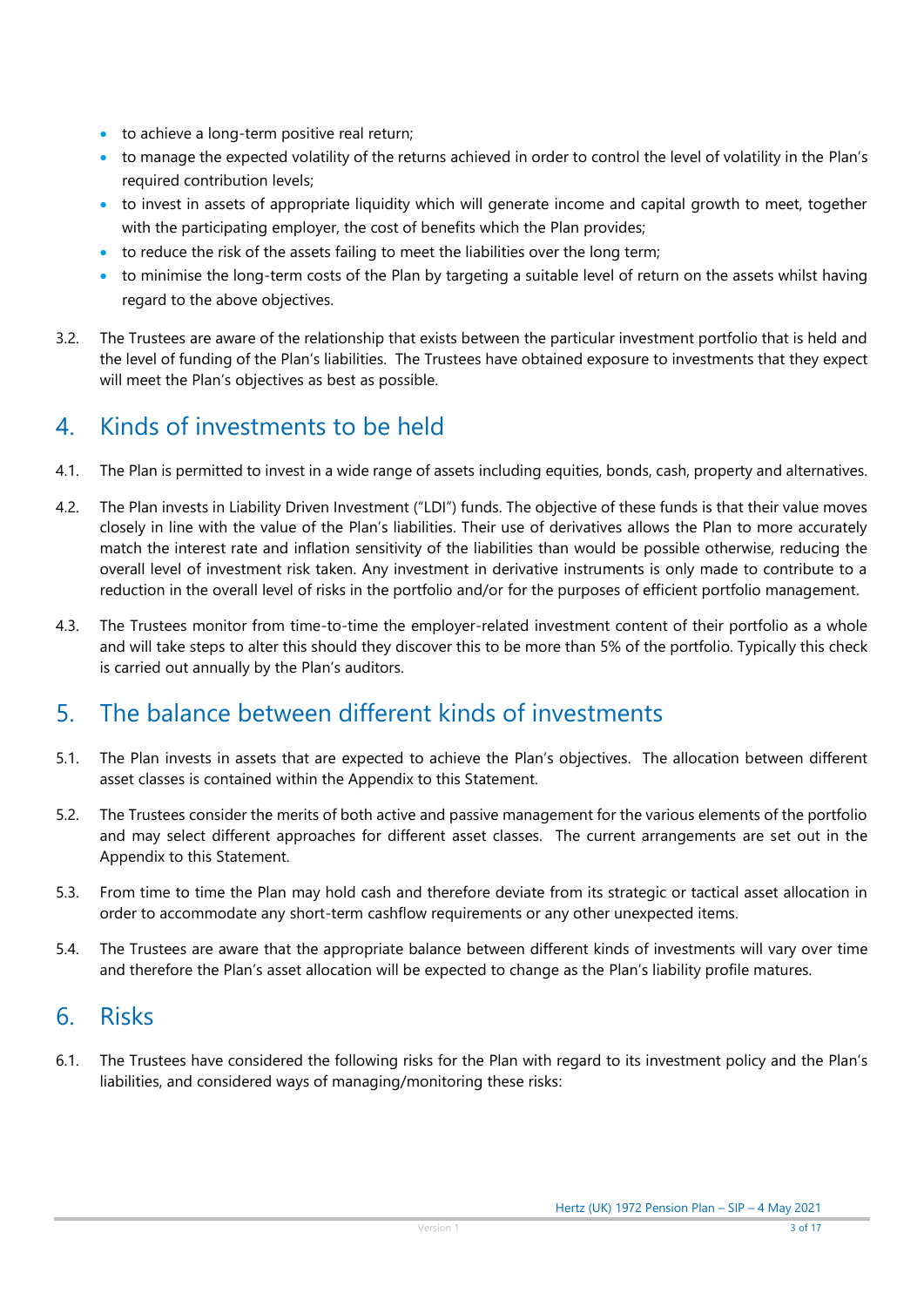| Risk versus the<br>liabilities | The Trustees will monitor and review the investment strategy with respect to the<br>liabilities in conjunction with each actuarial valuation. The investment strategy will<br>be set with consideration to the appropriate level of risk required for the funding<br>strategy as set out in the Plan's Statement of Funding Principles.                                |
|--------------------------------|------------------------------------------------------------------------------------------------------------------------------------------------------------------------------------------------------------------------------------------------------------------------------------------------------------------------------------------------------------------------|
| Covenant risk                  | The creditworthiness of the Principal Employer and the size of the pension liability<br>relative to the Principal Employer's earnings are monitored on a regular basis. The<br>appropriate level of investment risk is considered with reference to the strength of<br>the employer covenant.                                                                          |
| Solvency and<br>mismatching    | This risk is addressed through the asset allocation strategy and ongoing triennial<br>actuarial valuations. The Trustees are aware that the asset allocation required to<br>minimise the volatility of the solvency position may be different from that which<br>would minimise the volatility on the Plan's funding basis.                                            |
| Asset<br>allocation risk       | The asset allocation is detailed in the Appendix to this Statement and is monitored<br>on a regular basis by the Trustees.                                                                                                                                                                                                                                             |
| Investment<br>manager risk     | The Trustees monitor the performance of each of the Plan's investment managers<br>on a regular basis in addition to having meetings with each manager from time to<br>time as necessary. The Trustees have a written agreement with each investment<br>manager, which contains a number of restrictions on how each investment manager<br>may operate.                 |
| Governance<br>risk             | Each asset manager is expected to undertake good stewardship and positive<br>engagement in relation to the assets held. The Trustees monitor these and will<br>report on the managers' practices in their annual Implementation Statement.                                                                                                                             |
| <b>ESG/Climate</b><br>risk     | The Trustees have considered long-term financial risks to the Plan and ESG factors<br>as well as climate risk are potentially financially material and will continue to develop<br>its policy to consider these, alongside other factors, when selecting or reviewing the<br>Plan's investments in order to avoid unexpected losses.                                   |
| Concentration<br>risk          | Each investment manager is expected to manage broadly diversified portfolios and<br>to spread assets across a number of individual shares and securities.                                                                                                                                                                                                              |
| <b>Liquidity risk</b>          | The Plan invests in assets such that there is a sufficient allocation to liquid<br>investments that can be converted into cash at short notice given the Plan's cashflow<br>requirements. The Plan's administrators assess the level of cash held in order to<br>limit the impact of the cashflow requirements on the investment policy.                               |
| <b>Currency risk</b>           | The Plan's liabilities are denominated in sterling. The Plan may gain exposure to<br>overseas currencies by investing in assets that are denominated in a foreign<br>currency or via currency management.                                                                                                                                                              |
| Loss of<br>investment          | The risk of loss of investment by each investment manager and custodian is assessed<br>by the Trustees. This includes losses beyond those caused by market movements<br>(e.g. default risk, operational errors or fraud). The Trustees consider changes to the<br>internal controls and processes of each of the investment managers as part of<br>regular monitoring. |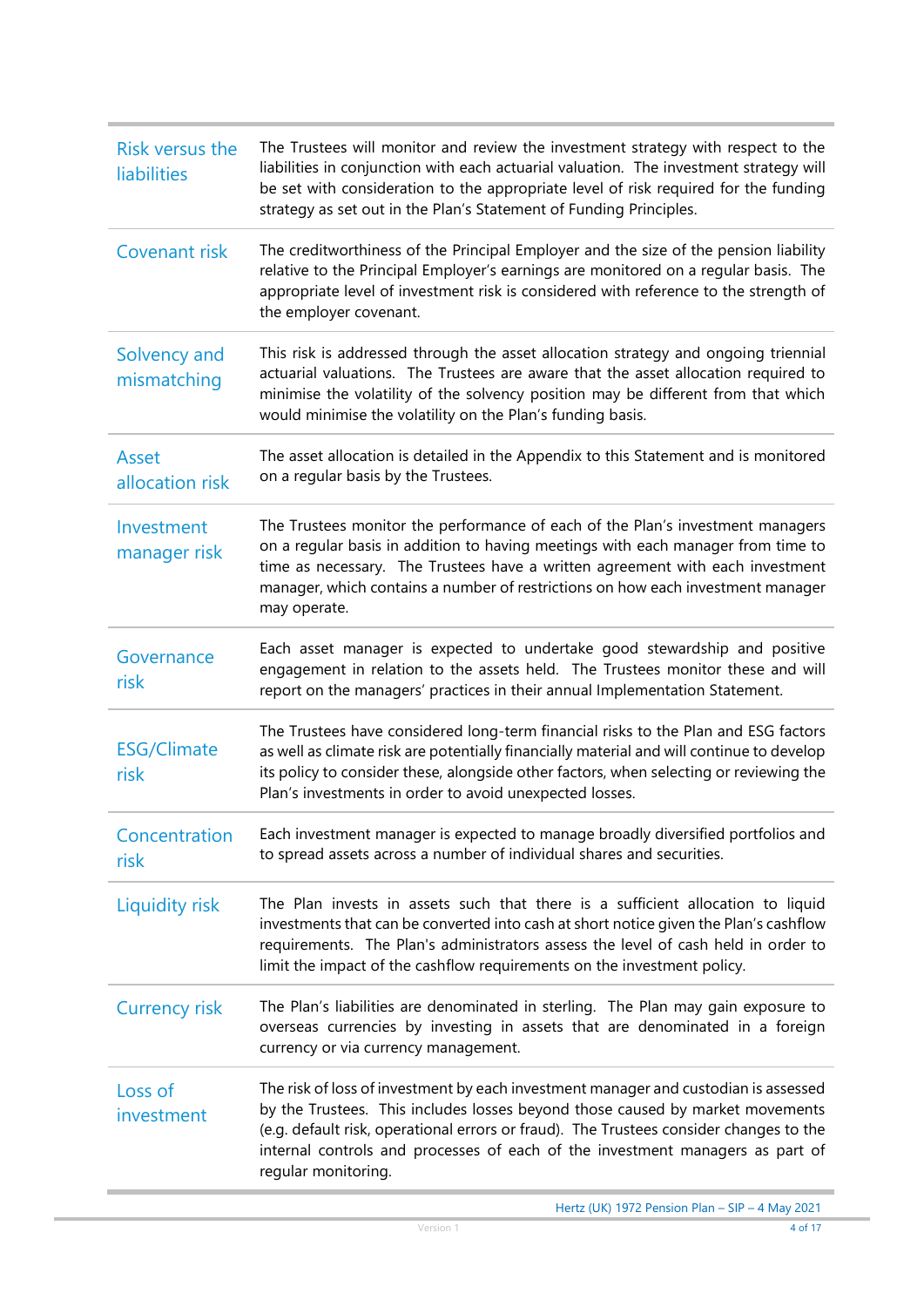# 7. Expected return on investments

- 7.1. The Trustees have regard to the relative investment return and risk that each asset class is expected to provide. The Trustees are advised by their professional advisors on these matters, who they deem to be appropriately qualified experts. However, the day-to-day selection of investments is delegated to the investment managers.
- 7.2. The Trustees recognise the need to distinguish between nominal and real returns and to make appropriate allowance for inflation when making decisions and comparisons.
- 7.3. In considering the expected return from investments, the Trustees recognise that different asset classes have different long-term expected returns and expected volatilities relative to the liabilities.
- 7.4. Having established the investment strategy, the Trustees monitor the performance of each investment manager against an agreed benchmark as frequently as appropriate according to market conditions and the Plan's funding position. The Trustees meet the Plan's investment managers as frequently as is appropriate in order to review performance.

# 8. Realisation of investments

- 8.1. The Trustees have delegated the responsibility for buying and selling investments to the investment managers. The Trustees have considered the risk of liquidity as referred to above.
- 8.2. Ultimately, the investments will all have to be sold when the Plan's life comes to an end. In this situation, the Trustees are aware of the fact that the realisable value of some investments, were there to be a forced sale, might be lower than the market value shown in the Plan accounts.
- 9. Financially material considerations, non-financial matters, the exercise of voting rights, and engagement activities
- 9.1. The Trustees have set policies in relation to these matters. These policies are set out in Appendix 2.

# 10. Policy on arrangements with asset managers

#### **Incentivising alignment with the Trustees' investment polices**

- 10.1. Prior to appointing an investment manager, the Trustees discuss the investment manager's approach to the management of ESG and climate related risks with the Plan's investment consultant, and how their policies are aligned with the Trustees' own investment beliefs.
- 10.2. When appointing an investment manager, in addition to considering the investment manager's investment philosophy, process and policies to establish how the manager intends to make the required investment returns, the Trustees also consider how ESG and climate risk are integrated into these. If the Trustees deem any aspect of these policies to be out of line with their own investment objectives for the part of the portfolio being considered, they will consider using another manager for the mandate.
- 10.3. The Trustees carry out a strategy review at least every three years where they assess the continuing relevance of the strategy in the context of the Plan's membership and their aims, beliefs and constraints. The Trustees monitor the investment managers' approach to ESG and climate related risks on an annual basis.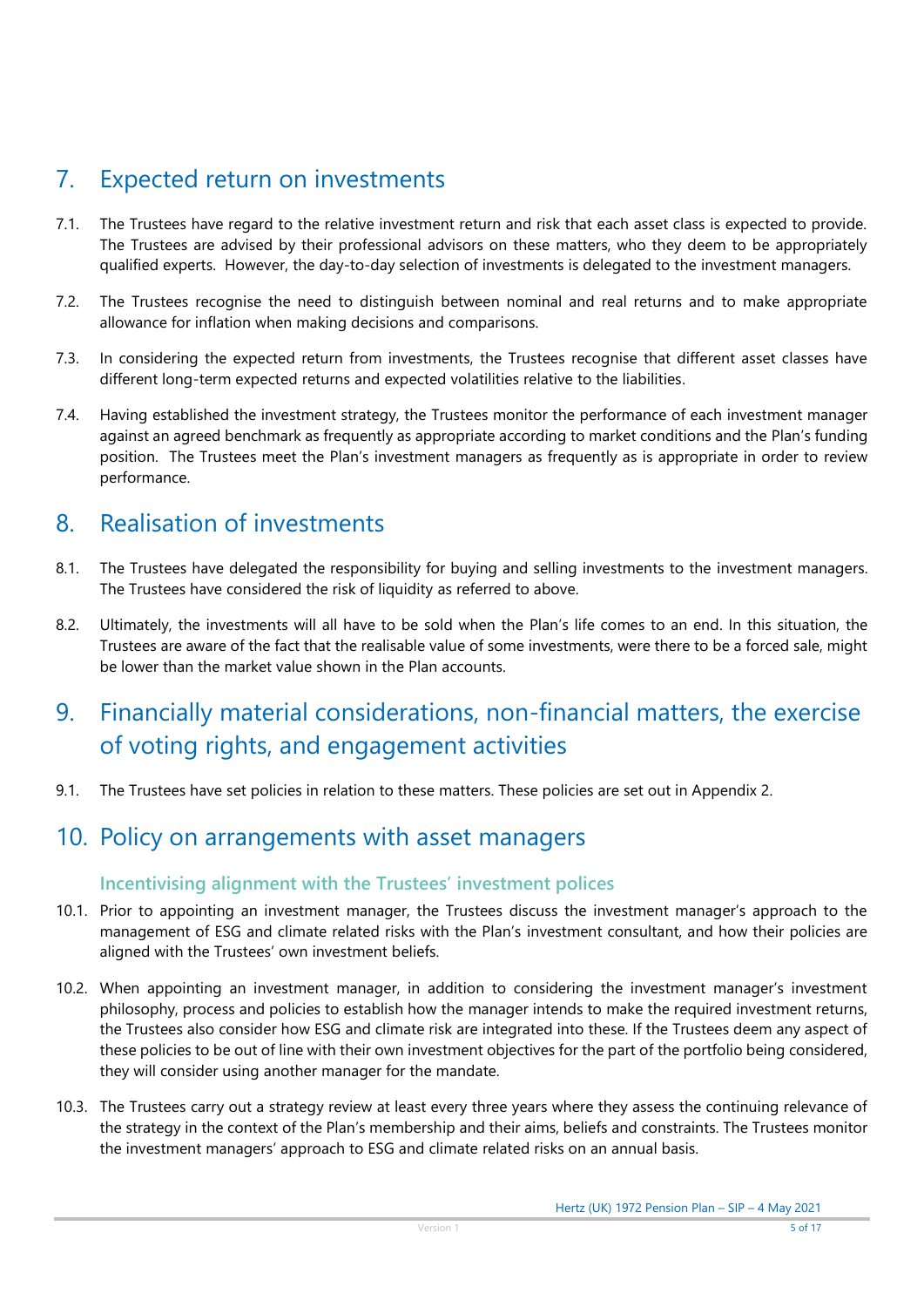- 10.4. In the event that an investment manager ceases to meet the Trustees' desired aims, including the management of ESG and climate related risks, using the approach expected of them, their appointment may be terminated. The investment managers have been informed of this by the Trustees.
- 10.5. Investment manager ESG policies are reviewed in the context of best industry practice and feedback will be provided to the investment manager.

#### **Incentivising assessments based on medium to long term, financial and non-financial considerations**

- 10.6. The Trustees are mindful that the impact of ESG and climate change has a long-term nature. However, the Trustees recognise that the potential for change in value as a result of ESG and climate risk may occur over a much shorter term than climate change itself. The Trustees acknowledge this in their investment management arrangements.
- 10.7. When considering the management of objectives for an investment manager (including ESG and climate risk objectives), and then assessing their effectiveness and performance, the Trustees assess these over a rolling timeframe. The Trustees believe the use of rolling timeframes, typically 3 to 5 years, is consistent with ensuring the investment manager makes decisions based on an appropriate time horizon. Where a fund may have an absolute return or shorter term target, this is generally supplementary to a longer term performance target. In the case of assets that are actively managed, the Trustees expect this longer term performance target to be sufficient to ensure an appropriate alignment of interests.
- 10.8. The Trustees expect investment managers to be voting and engaging on behalf of the Plan's holdings and the Plan monitors this activity within the Implementation Statement in the Plan's Annual Report and Accounts. The Trustees do not expect ESG considerations to be disregarded by the investment managers in an effort to achieve any short term targets.

#### **Method and time horizon for assessing performance**

- 10.9. The Trustees monitor the performance of their investment managers over medium to long term periods that are consistent with the Trustees' investment aims, beliefs and constraints.
- 10.10. The Plan invests exclusively in pooled funds. The investment manager is remunerated by the Trustees based on the assets they manage on behalf of the Trustees. As the funds grow, due to successful investment by the investment manager, they receive more and as values fall they receive less.
- 10.11. The Trustees believe that this fee structure, including the balance between any fixed and performance related element, enables the investment manager to focus on long-term performance without worrying about short term dips in performance significantly affecting their revenue.
- 10.12. The Trustees ask the Plan's investment consultant to assess if the asset management fee is in line with the market when the manager is selected, and the appropriateness of the annual management charges are considered regularly as part of the review of the Statement of Investment Principles.

#### **Portfolio turnover costs**

- 10.13. The Trustees acknowledge that portfolio turnover costs can impact on the performance of their investments. Overall performance is assessed as part of the quarterly investment monitoring process.
- 10.14. During the investment manager appointment process, the Trustees may consider both past and anticipated portfolio turnover levels. When underperformance is identified, deviations from the expected level of turnover may be investigated with the investment manager concerned if it is felt they may have been a significant contributor to the underperformance. Assessments reflect the market conditions and peer group practices. The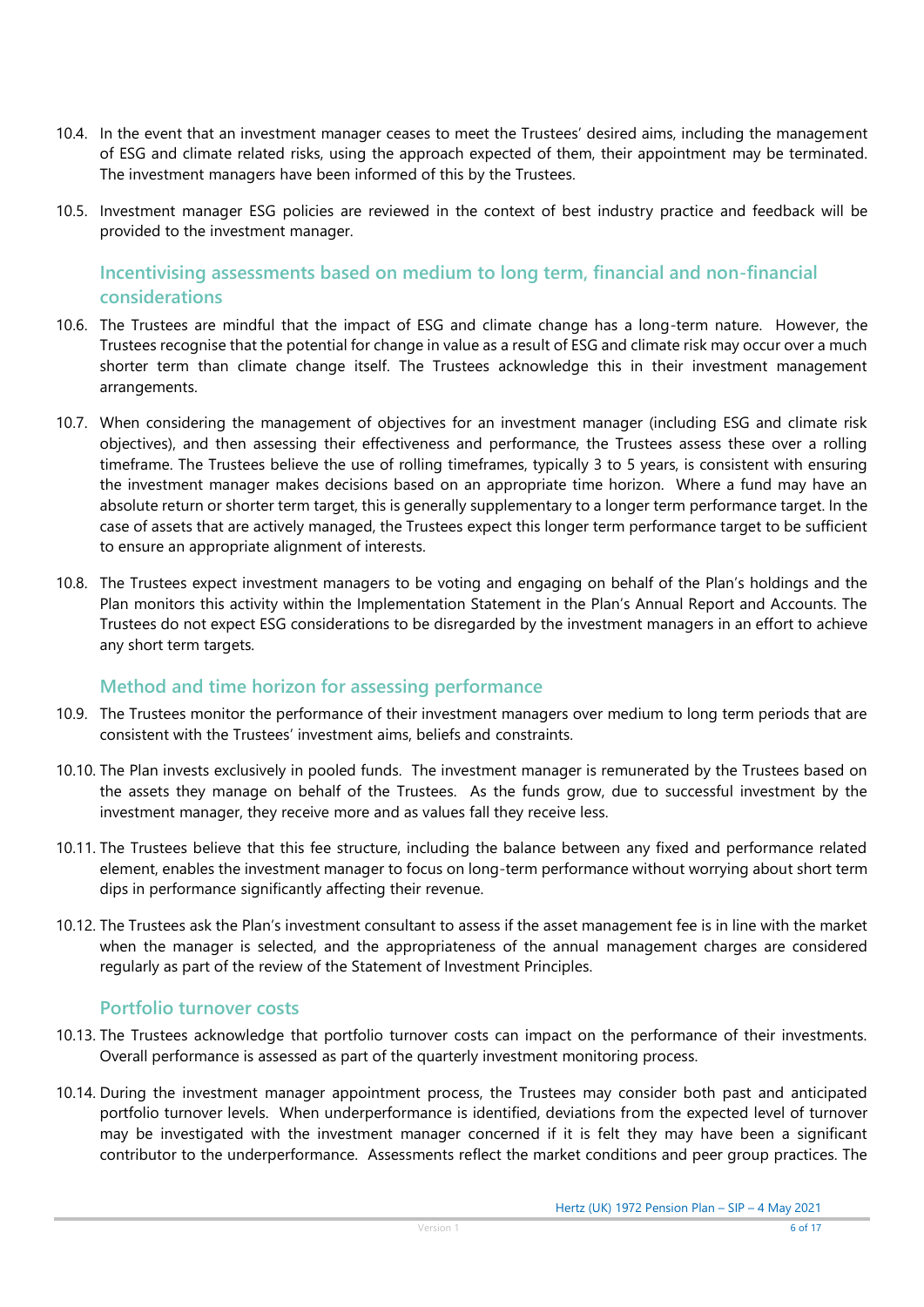Trustees acknowledge that for some asset classes, such as LDI, a higher turnover of contracts such as repurchase agreements, can be beneficial to the fund from both a risk and cost perspective.

#### **Duration of arrangement with asset manager**

- 10.15. For the open-ended pooled funds in which the Plan invests, there are no predetermined terms of agreement with the investment managers.
- 10.16. The suitability of the Plan's asset allocation and its ongoing alignment with the Trustees investment beliefs is assessed every three years, or when changes deem it appropriate to do so more frequently. As part of this review the ongoing appropriateness of the investment managers, and the specific funds used, is assessed.

## 11. Agreement

11.1. This statement was agreed by the Trustees, and replaces any previous statements. Copies of this statement and any subsequent amendments will be made available to the employer, the investment managers, the actuary and the Plan's auditor upon request.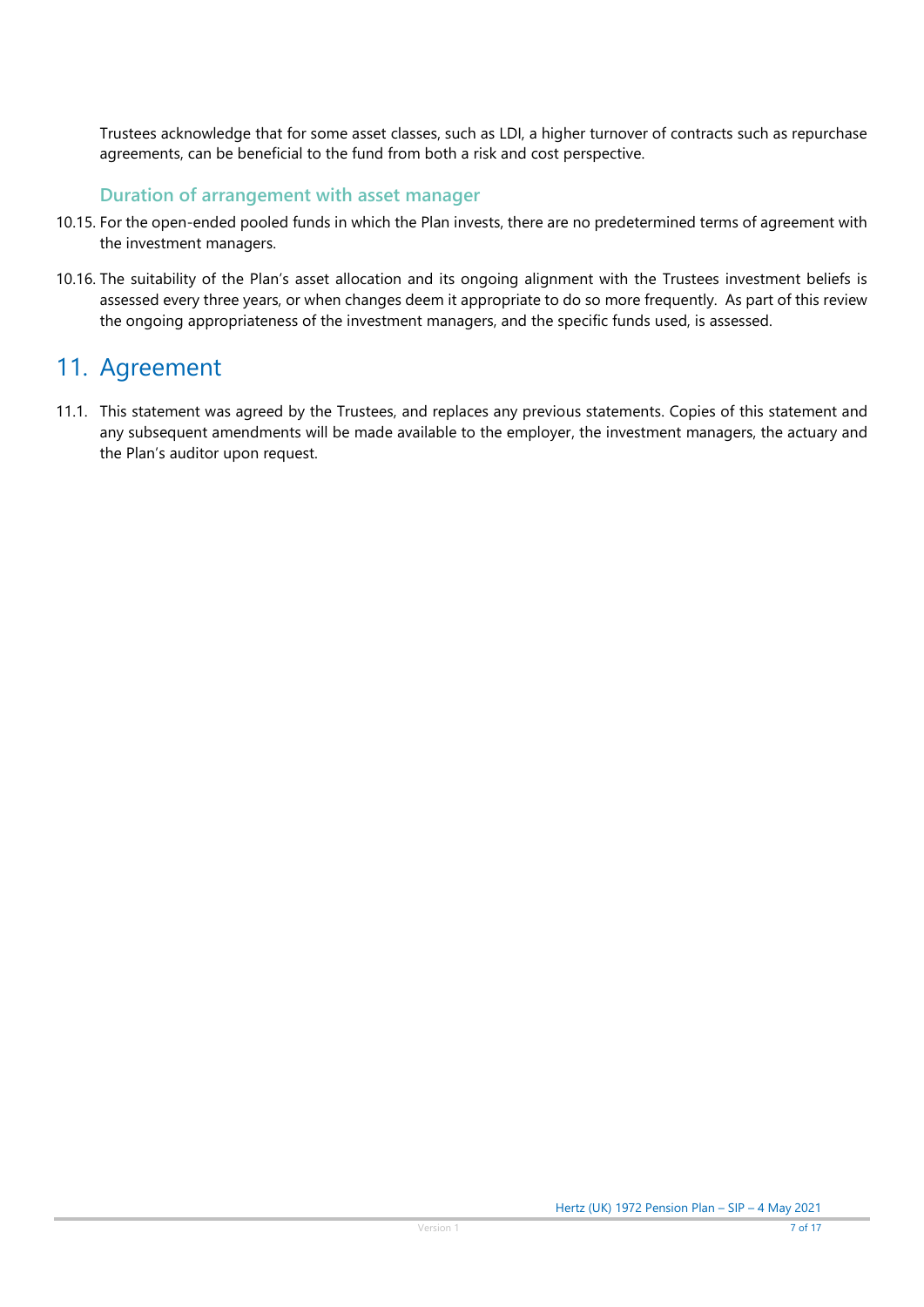# **Appendix 1** Note on investment policy of the Plan as at 4 May 2021 in relation to the current Statement of Investment Principles

#### **Choosing investments**

The Trustees have appointed the following fund managers to carry out the day-to-day investment of the fund:

- Baillie Gifford Life Limited ("Baillie Gifford")
- State Street Global Advisors ("SSgA")
- CQS Investment Management ("CQS")
- Insight Investment ("Insight")

Baillie Gifford, SSgA and Insight are authorised and regulated by the Financial Conduct Authority. CQS is regulated by the Central Bank of Ireland.

The Trustees have appointed Barnett Waddingham LLP to advise on investment matters in addition to advice received from the fund managers on suitability of investments.

The fee arrangements with the fund managers are recorded separately:

Barnett Waddingham is remunerated on a time-cost basis.

The Trustees have an AVC contract with Aviva for the receipt of members' Additional Voluntary Contributions. The arrangement is reviewed from time to time.

#### **Kinds of investments to be held**

The Trustees have considered all asset classes and have gained exposure to the following asset classes:

- UK equities;
- Overseas equities;
- LDI Funds These funds make use of derivatives in accordance with principle 4.2;
- Cash;
- Corporate bonds;
- Alternatives.

#### **The balance between different kinds of investment and rebalancing**

The following asset allocation has been agreed after considering the Plan's liability profile, funding position, expected return of the various asset classes and the need for diversification.

The Protection portfolio is designed to hedge approximately 95% of the interest rate and inflation expectation exposure of the liabilities on the Technical Provisions basis.

The amount that is required to be invested in each fund to maintain these hedge ratios will vary over time as the value of the liabilities changes and the allocations within the Protection portfolio will be allowed to vary accordingly.

Hertz (UK) 1972 Pension Plan – SIP – 4 May 2021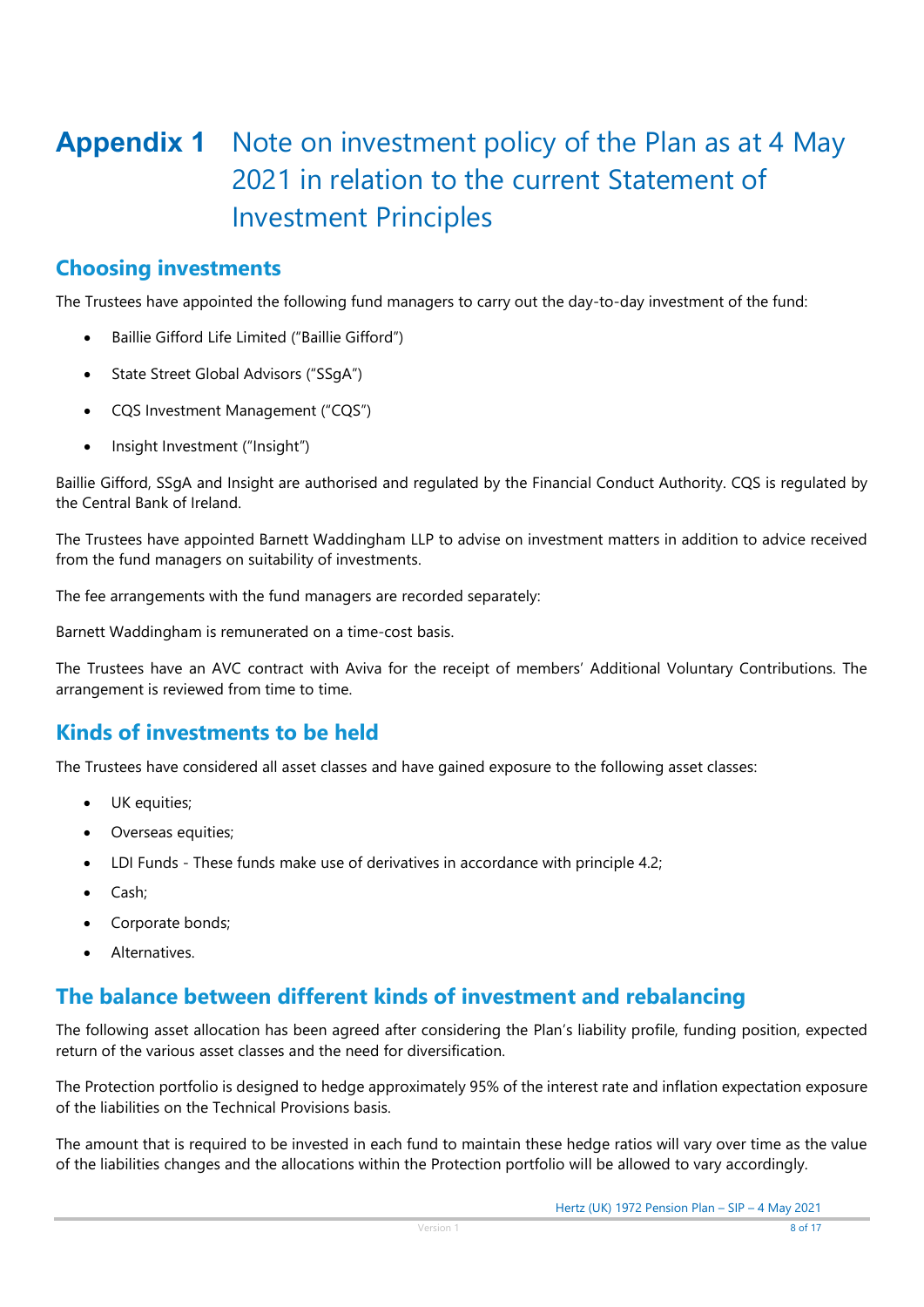| <b>Portfolio</b> | <b>Asset class</b> |                                                         | <b>Allocation (%)</b> |    |    |
|------------------|--------------------|---------------------------------------------------------|-----------------------|----|----|
| Growth           |                    |                                                         |                       |    | 40 |
|                  | Equities           |                                                         |                       | 10 |    |
|                  |                    | <b>UK ESG Screened</b>                                  | 4.5                   |    |    |
|                  |                    | North America (50%<br>hedged) ESG Screened              | 1.6                   |    |    |
|                  |                    | Europe (ex-UK) (50%<br>hedged) ESG Screened             | 1.6                   |    |    |
|                  |                    | Japan (50% hedged) ESG<br>Screened                      | 0.8                   |    |    |
|                  |                    | Asia Pacific (ex-Japan)<br>(50% hedged) ESG<br>Screened | 0.8                   |    |    |
|                  |                    | <b>Emerging Markets ESG</b><br>Screened                 | 0.5                   |    |    |
|                  | <b>DGF</b>         |                                                         |                       | 15 |    |
|                  |                    | <b>Baillie Gifford</b>                                  | 15                    |    |    |
|                  | Multi Asset Credit |                                                         |                       | 15 |    |
|                  |                    | CQS                                                     | 15                    |    |    |
| Protection       |                    |                                                         |                       |    | 60 |
|                  | LDI                |                                                         |                       | 60 |    |
|                  |                    | Nominal LDI                                             |                       |    |    |
|                  |                    | Real LDI                                                |                       |    |    |
|                  |                    | Partially Funded Gilts<br>2041-2050                     |                       |    |    |
|                  |                    | <b>Partially Funded Gilts</b><br>2051-2060              |                       |    |    |
|                  |                    | Partially Funded Gilts<br>2061-2070                     |                       |    |    |
|                  |                    | Partially Funded Index-<br>Linked Gilts 2031-2040       |                       |    |    |
|                  |                    | Partially Funded Index-<br>Linked Gilts 2041-2050       |                       |    |    |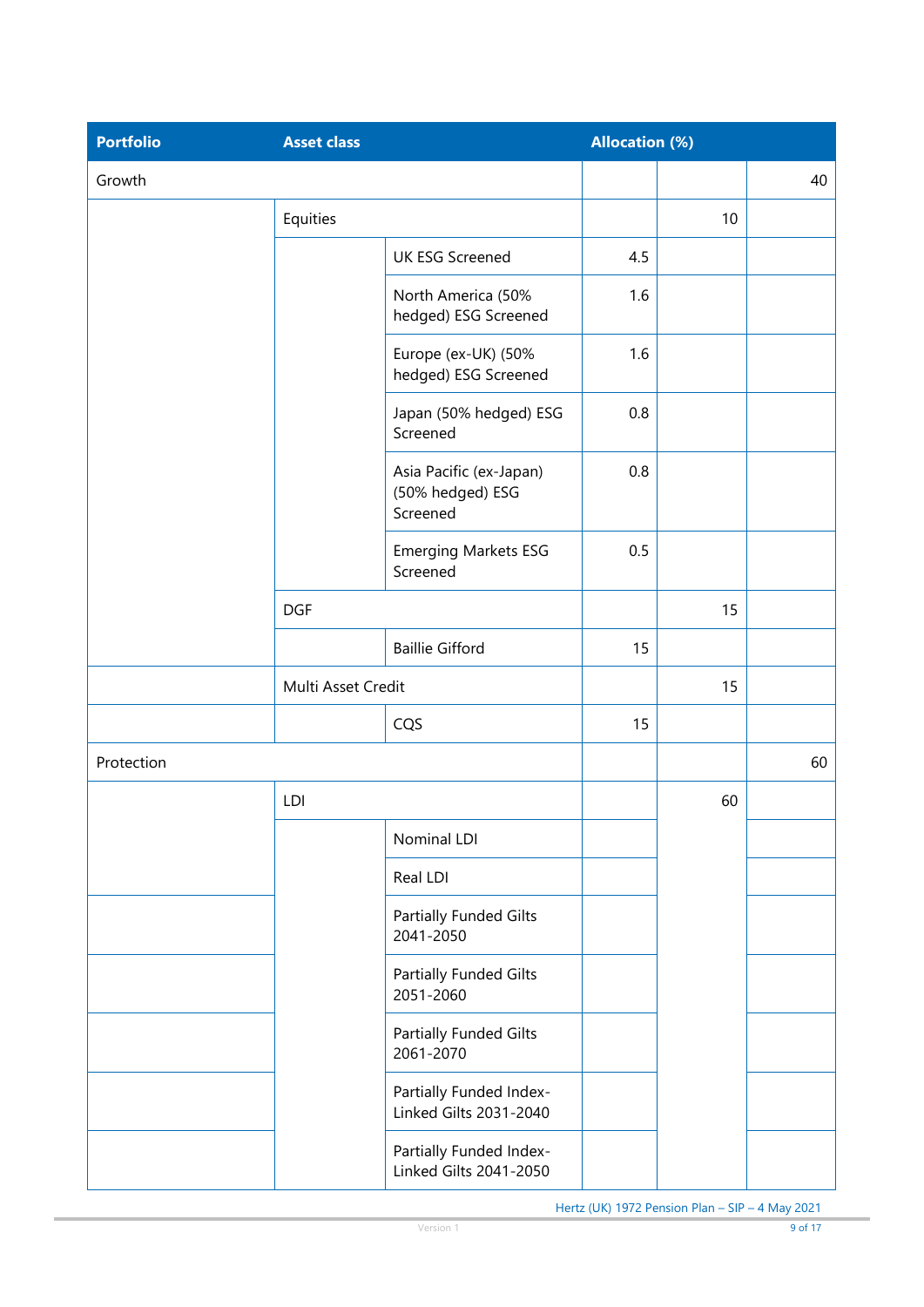| <b>Total</b> |              |                                                   | 100.0 | 100.0 | 100.0 |
|--------------|--------------|---------------------------------------------------|-------|-------|-------|
|              |              | <b>UK ESG Screened</b><br>corporate bonds         |       |       |       |
|              | <b>Bonds</b> |                                                   |       |       |       |
|              |              | <b>Sterling Liquidity Plus</b><br>Fund            |       |       |       |
|              |              | Buy & Maintain Bond<br>2031-2035                  |       |       |       |
|              |              | Buy & Maintain Bond<br>2026-2030                  |       |       |       |
|              |              | Buy & Maintain Bond<br>2021-2025                  |       |       |       |
|              |              | Partially Funded Index-<br>Linked Gilts 2061-2070 |       |       |       |
|              |              | Partially Funded Index-<br>Linked Gilts 2051-2060 |       |       |       |

The allocations within the Protection portfolio will be allowed to vary in order to maintain the target hedge ratios as set out above.

The investment benchmarks and objectives for each fund manager are given below: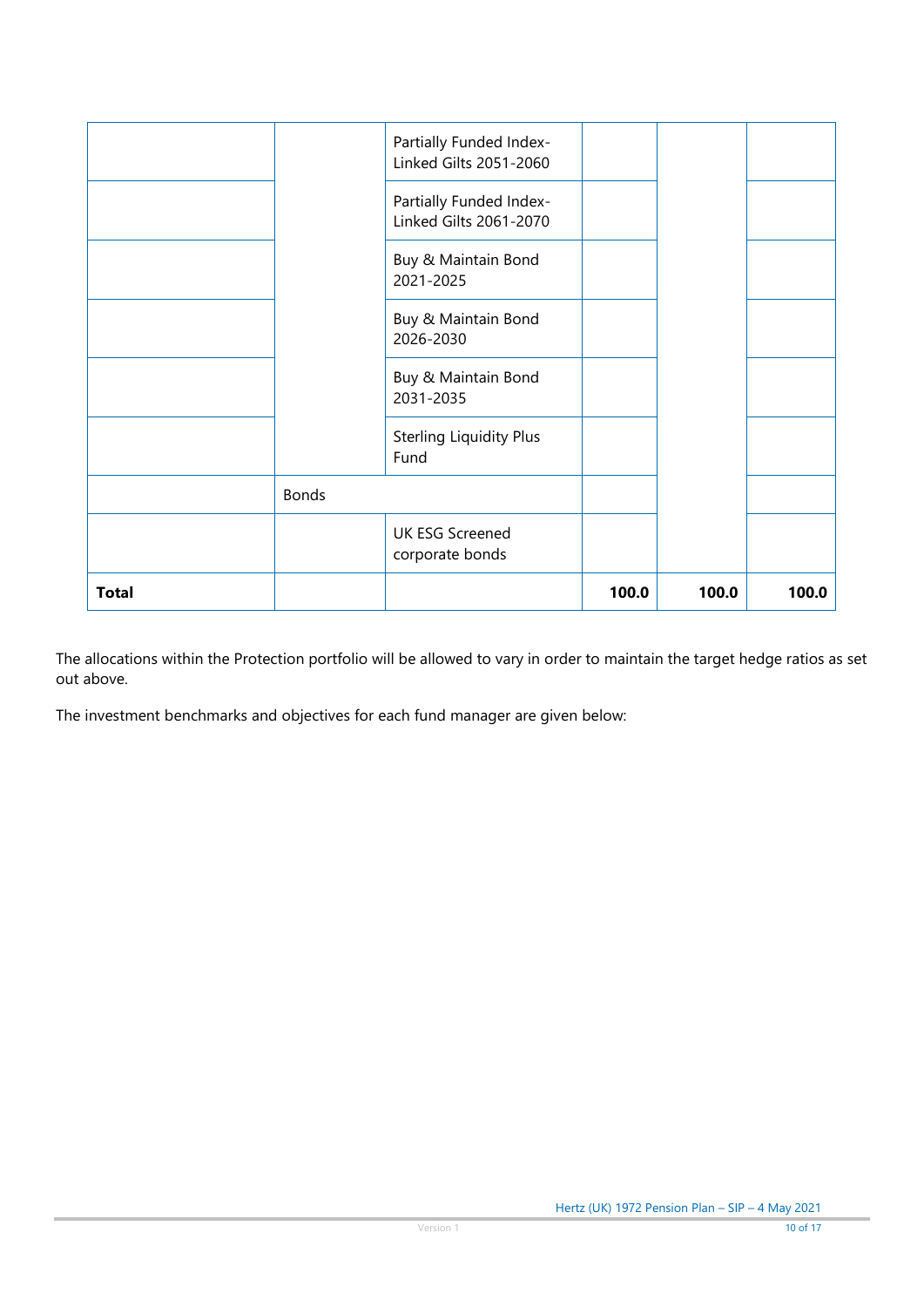| <b>Fund manager</b>                                                            | <b>Benchmark</b><br>allocation | <b>Benchmark</b>                                                           | <b>Objective</b>                                                                                                                                   |
|--------------------------------------------------------------------------------|--------------------------------|----------------------------------------------------------------------------|----------------------------------------------------------------------------------------------------------------------------------------------------|
| <b>Baillie Gifford</b>                                                         |                                |                                                                            |                                                                                                                                                    |
| Diversified Growth Fund                                                        | 15%                            | UK base rate                                                               | To outperform its benchmark by at<br>least 3.5% p.a. (net of fees) over<br>rolling five year periods with an<br>annual volatility of less than 10% |
| <b>SSgA</b>                                                                    |                                |                                                                            |                                                                                                                                                    |
| UK ESG Screened Index<br>Equity sub-Fund                                       | 4.5%                           | FTSE All-Share Index ex<br>Controversies ex CW<br>Index                    | The Fund aims to track the return<br>of its benchmark                                                                                              |
| North America (50%<br>hedged) ESG Screened<br>Index Equity Sub-Fund            | 1.6%                           | <b>FTSE World North</b><br>America ex<br>Controversies ex CW<br>Index      | The Fund aims to track the return<br>of its benchmark                                                                                              |
| European ex UK (50%<br>hedged) ESG Screened<br>Index Equity Sub-Fund           | 1.6%                           | FTSE Developed Europe<br>ex UK ex Controversies<br>ex CW Index             | The Fund aims to track the return<br>of its benchmark                                                                                              |
| Japan (50% hedged)<br><b>ESG Screened Index</b><br>Equity Sub-Fund             | 0.8%                           | FTSE Japan ex<br>Controversies ex CW<br>Index                              | The Fund aims to track the return<br>of its benchmark                                                                                              |
| Asia Pacific ex Japan<br>(50% hedged) ESG<br>Screened Index Equity<br>Sub-Fund | 0.8%                           | FTSE Developed Asia<br>Pacific ex Japan ex<br>Controversies ex CW<br>Index | The Fund aims to track the return<br>of its benchmark                                                                                              |
| <b>Emerging Markets ESG</b><br>Screened Index Equity<br>Sub-Fund               | 0.5%                           | FTSE Emerging ex<br>Controversies ex CW<br>Index                           | The Fund aims to track the return<br>of its benchmark                                                                                              |
| Sterling Non-Gilts Bond<br>All Stocks ESG Screened<br>Index Sub-Fund           | $^\star$                       | <b>Barclays Sterling</b><br>Aggregate 100 mm<br>Non Gilts Index            | The Fund aims to track the return<br>of its benchmark                                                                                              |
| <b>CQS</b>                                                                     |                                |                                                                            |                                                                                                                                                    |
| Credit Multi Asset Fund                                                        | 15%                            | 1 month GBP London<br>Interbank Offered Rate<br>(LIBOR)                    | To outperform its benchmark by<br>4% p.a. net of fees                                                                                              |
| Insight                                                                        |                                |                                                                            |                                                                                                                                                    |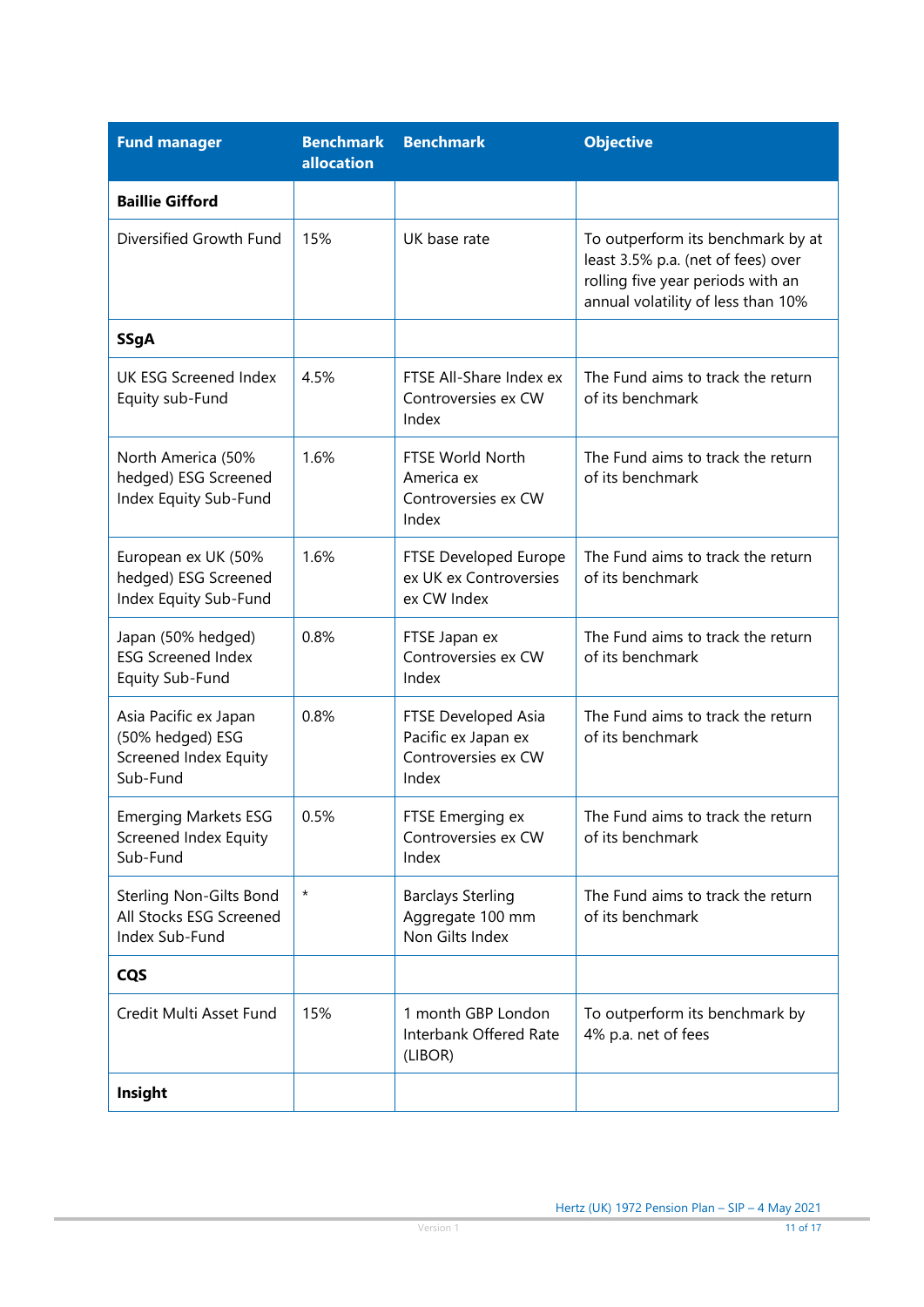| LDI<br><b>Enhanced Selection</b><br>Nominal and Real Funds                                                                                                  | $\star$  | A set of cash flows<br>reflecting the liabilities<br>of a typical pension<br>scheme discounted<br>using swap interest<br>rates and swap inflation<br>or inflated using gilt<br>inflation and<br>discounted using gilt<br>interest rates | The Funds aim to hedge a subset of<br>the liabilities of a typical UK<br>pension scheme with respect to<br>changes in interest rates (nominal<br>and real funds) and inflation (real<br>funds only) |  |
|-------------------------------------------------------------------------------------------------------------------------------------------------------------|----------|-----------------------------------------------------------------------------------------------------------------------------------------------------------------------------------------------------------------------------------------|-----------------------------------------------------------------------------------------------------------------------------------------------------------------------------------------------------|--|
| Partially Funded Gilts<br>2041-2050<br><b>Partially Funded Gilts</b><br>2051-2060                                                                           | $^\star$ | Custom benchmark                                                                                                                                                                                                                        | To provide leveraged exposure to<br>gilts at the specified durations as<br>part of the liability-hedging<br>portfolio                                                                               |  |
| <b>Partially Funded Gilts</b><br>2061-2070                                                                                                                  |          |                                                                                                                                                                                                                                         |                                                                                                                                                                                                     |  |
| Partially Funded Index-<br>Linked Gilts 2031-2040<br>Partially Funded Index-<br>Linked Gilts 2041-2050<br>Partially Funded Index-<br>Linked Gilts 2051-2060 | $^\star$ | Custom benchmark                                                                                                                                                                                                                        | To provide leveraged exposure to<br>index-linked gilts at the specified<br>durations as part of the liability-<br>hedging portfolio                                                                 |  |
| Partially Funded Index-<br>Linked Gilts 2061-2070                                                                                                           |          |                                                                                                                                                                                                                                         |                                                                                                                                                                                                     |  |
| Buy & Maintain Bond<br>2021-2025<br>Buy & Maintain Bond<br>2026-2030<br>Buy & Maintain Bond<br>2031-2035                                                    | $^\star$ | Custom benchmark                                                                                                                                                                                                                        | To invest in assets with a focus on<br>credit quality and avoidance of<br>default in order to pay out coupon<br>and principal proceeds, offering a<br>predictable stream of cash flows.             |  |
| <b>GBP Liquidity Plus</b><br>Holding Fund                                                                                                                   | $^\star$ | 3 month LIBID                                                                                                                                                                                                                           | The Fund aims to provide investors<br>with stability of capital and income<br>through investment in<br>short-term fixed income and<br>variable rate securities.                                     |  |

\* the allocations within the Protection portfolio will be allowed to vary in order to maintain the target hedge ratios as set out above.

The performance of fund managers will be monitored as frequently as the Trustees consider appropriate in light of the prevailing circumstances. The monitoring takes into account both short term and long term performance.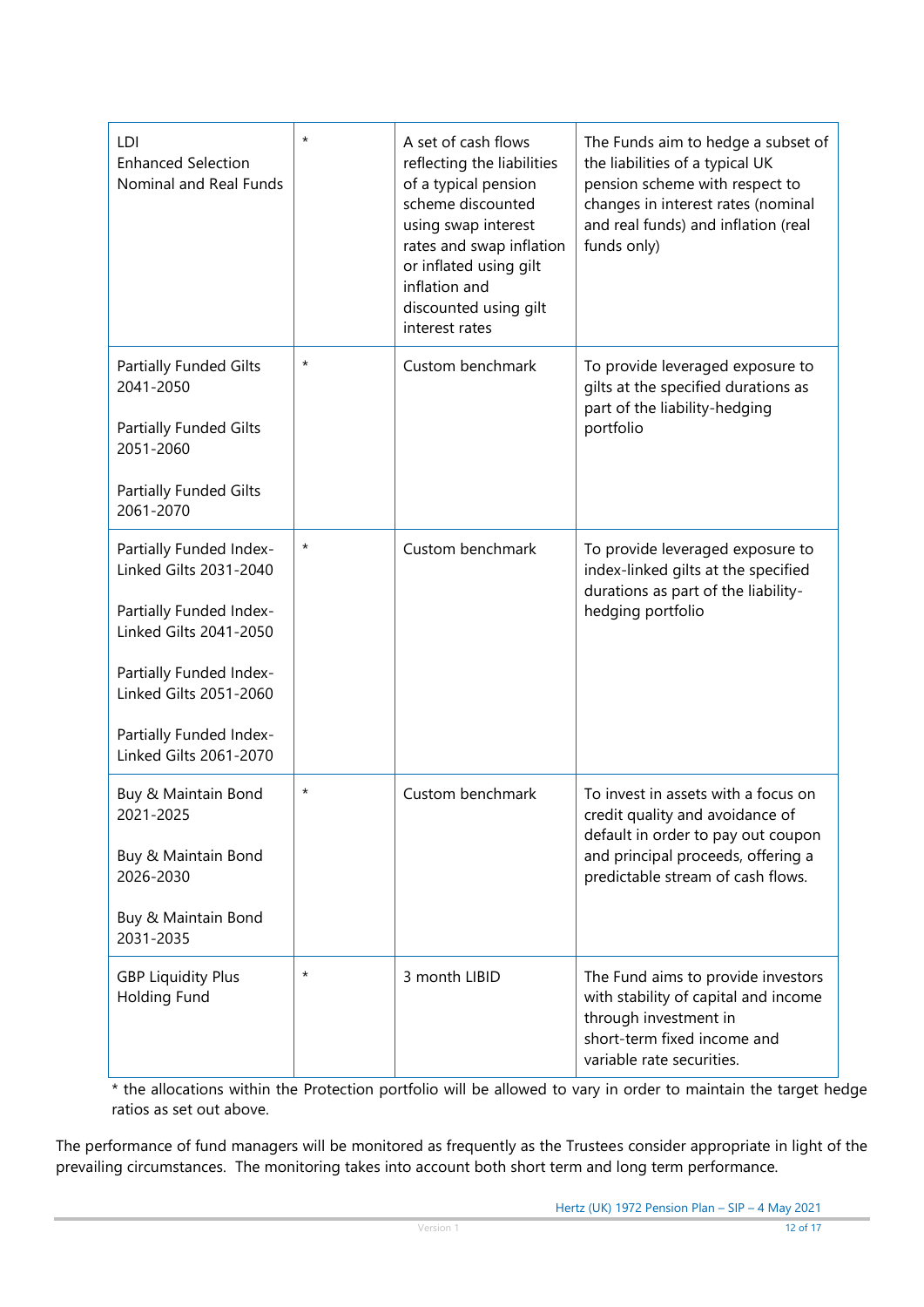The Plan has a strategic asset allocation as set out in the table above. The Trustees recognise that the asset allocation of investments in different asset classes will vary over time as a result of market movements. The Trustees seek to maintain a balance between maintaining the asset allocation in line with its benchmark and limiting the costs of rebalances.

The Plan rebalances the assets held in the SSqA Equities portfolio using the control ranges detailed in the following table on a regular basis. (The Sterling Non-Gilts Bond All Stocks ESG Screened Index Sub-Fund is held in a separate account and is not subject to rebalancing).

| <b>SSgA fund</b>                                                         | <b>Sub-Allocation</b> | <b>Control Range</b> |
|--------------------------------------------------------------------------|-----------------------|----------------------|
| UK ESG Screened Index Equity sub-Fund                                    | 45.0%                 | $+/- 2.0\%$          |
| North America (50% hedged) ESG Screened Index Equity<br>Sub-Fund         | 16.3%                 | $+/- 1.0\%$          |
| European ex UK (50% hedged) ESG Screened Index Equity<br>Sub-Fund        | 16.3%                 | $+/- 1.0\%$          |
| Japan (50% hedged) ESG Screened Index Equity Sub-Fund                    | 8.3%                  | $+/- 0.5%$           |
| Asia Pacific ex Japan (50% hedged) ESG Screened Index<br>Equity Sub-Fund | 8.3%                  | $+/- 0.5%$           |
| Emerging Markets ESG Screened Index Equity Sub-Fund                      | 5.8%                  | $+/- 0.5\%$          |

#### **Investment of new money**

The Trustees will decide where to invest new money on a case-by-case basis, taking into account the benchmark allocations and target hedge ratios among other factors as appropriate.

#### **Realisation of investments**

Part of any annual contribution paid by the Principal Employer is used to meet the Plan's short term cashflow requirements with an additional amount equal to one month's cashflow requirements retained as a buffer. The Trustees will decide where to invest any surplus thereafter on a case-by-case basis, taking into account the benchmark allocations and target hedge ratios among other factors as appropriate.

For the remaining part of the year until the next annual contribution, the Plan's cashflow requirements will be met through disinvestments. The Trustees will decide where to disinvest any cash from on a case-by-case basis, taking into account the benchmark allocations and target hedge ratios among other factors as appropriate.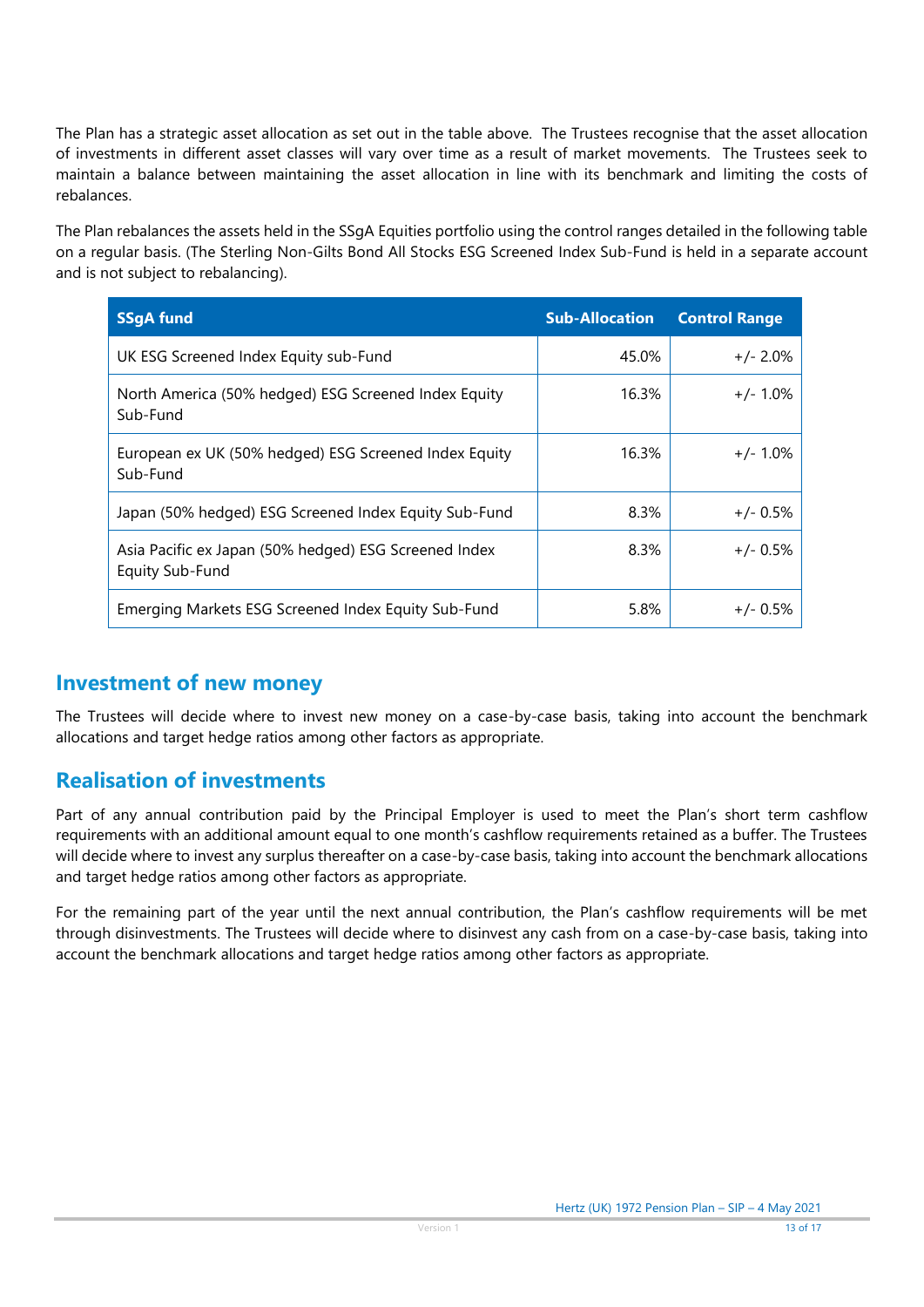# **Appendix 2** Note on financially material considerations, the exercise of rights and engagement activities, and non-financial matters

#### **Financially Material Considerations**

The Trustees held a training session in 2019 with their investment advisors to consider the financial materiality of environmental, social and governance issues, including climate change (referred to together as "ESG issues").

The Trustees believe that Environmental, Social and Governance ("ESG") factors, including climate change (referred to together as "ESG issues"), are financially material – that is, they have the potential to impact the value of the Plan's investments. The Trustees appreciate that the method of incorporating ESG in the investment strategy and process may differ between asset classes.

The Trustees are also cognisant of the different investment timeframes that may apply to investments. The Trustees believe that ESG issues, including climate change issues, may have a greater impact over a longer timeframe, compared to investments that are held for a shorter timeframe. The Trustees believe that these issues will be financially material over the length of time during which benefits will be provided by the Plan. The Trustees have elected to invest the Plan's assets through pooled funds. The choice of underlying funds is made by the Trustees after taking advice from their investment consultant. The Trustees, and the managers of the underlying funds, take into account ESG factors (including climate change risks) in their decisions in relation to the selection, retention and realisation of investments.

The Trustees take these factors into account in the selection, retention and realisation of investments as follows:

**Selection of investments:** assess the investment managers' ESG integration credentials and capabilities, including stewardship, as a routine part of requests for information/proposals as well as through other regular reporting channels.

**Retention of investments:** Developing a robust monitoring process in order to monitor ESG considerations on an ongoing basis by regularly seeking information on the policies and practices of the investment managers.

**Realisation of investments:** The Trustees will request information from investment managers about how ESG considerations are taken into account in decisions to realise investments.

The Trustees will also take those factors into account as part of its investment process to determine a strategic asset allocation, and consider them as part of ongoing reviews of the Plan's investments.

Through their investment consultant the Trustees will request that all of the Plan's investment managers provide information about their ESG policies, and details of how they integrate ESG into their investment processes on an annual basis.

A summary of the Trustees' views for each asset class in which the Plan invests is outlined below.

#### **Passive equities**

The Trustees believe that ESG issues will be financially material to the risk-adjusted returns achieved by the Plan's passive equities. The Trustees accept that fund managers must invest in line with the specified index and, therefore, may not be able to disinvest if they have concerns relating to ESG. The Trustees therefore require that the fund manager takes into account ESG considerations by engaging with companies and by exercising voting rights. However, the exercise of rights and engagement activities should be consistent with, and proportionate to, the rest of the investment process.

#### **Multi-asset funds**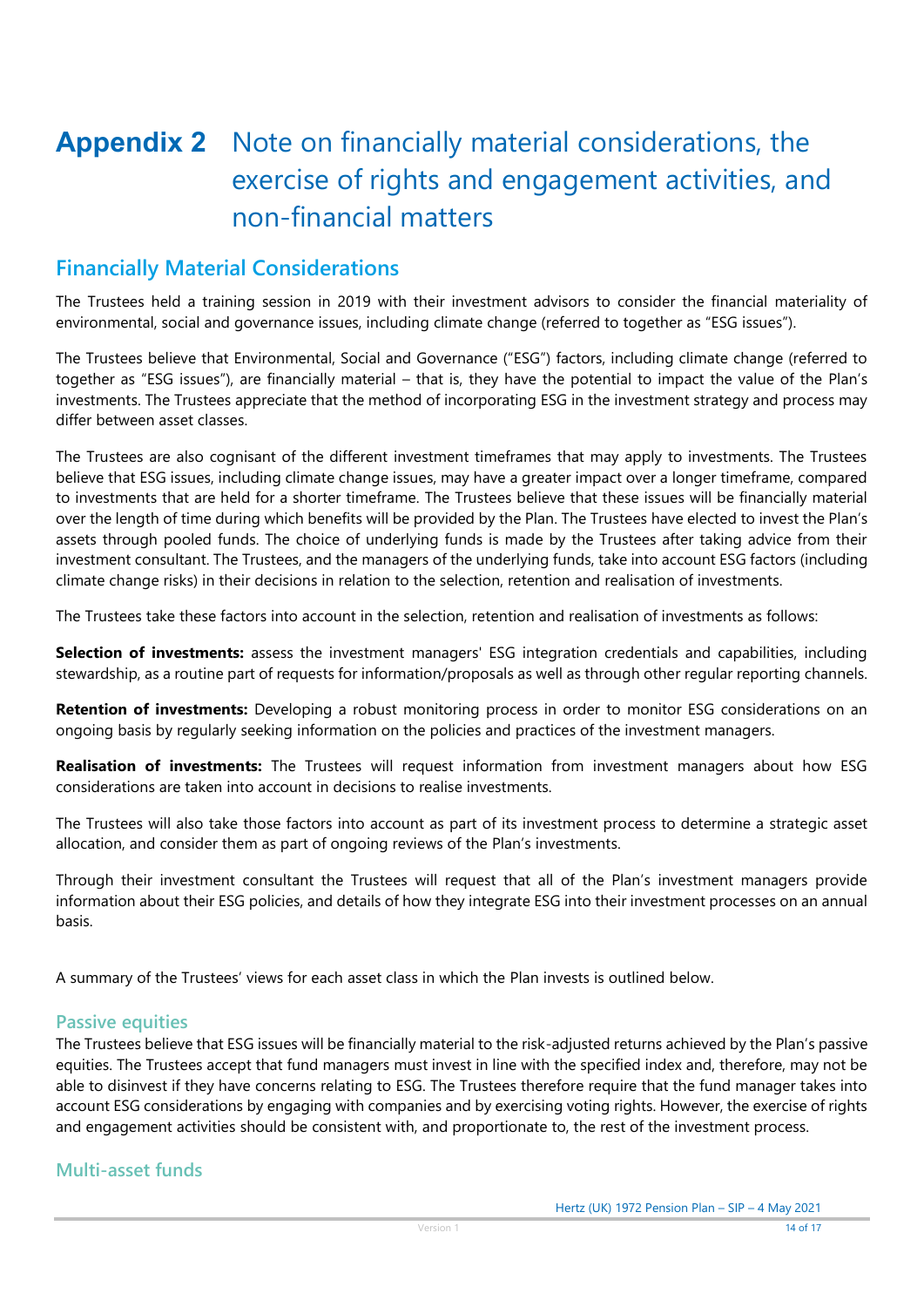The Trustees believe that ESG issues will be financially material to the risk-adjusted returns achieved by the Plan's multiasset fund manager. The investment process for any multi-asset fund manager used by the Plan should take ESG issues into account in the selection, retention and realisation of investments. The Trustees also support engagement activities and, where relevant, the exercise of rights attaching the investments by the Plan's multi-asset fund manager. However, the incorporation of ESG issues, the exercise of rights and engagement activities should be consistent with, and proportionate to, the rest of the investment process.

#### **Multi-asset credit funds**

The Trustees believe that ESG issues will be financially material to the risk-adjusted returns achieved by the Plan's multi asset credit manager. The investment process for the multi asset credit manager should take ESG into account when selecting holdings. The Trustees also support engagement activities, although they appreciate that fixed income assets do not typically provide voting rights. The process for incorporating ESG issues should be consistent with, and proportionate to, the rest of the investment process.

#### **Corporate bonds**

The Trustees hold both passively managed and actively managed corporate bond funds.

The Trustees believe that ESG issues will be financially material to the risk-adjusted returns achieved by the Plan's passive corporate bonds. The Trustees recognise that fixed income assets do not include voting rights and that the fund managers must invest in line with the specified index and, therefore, may not be able to disinvest if they have concerns relating to ESG. The Trustees therefore require that the fund manager takes into account ESG considerations by engaging with companies. However, the engagement activities should be consistent with, and proportionate to, the rest of the investment process.

The Trustees believe that ESG issues will be financially material to the risk-adjusted returns achieved by the Plan's actively managed corporate bonds. The investment process should take ESG into account when selecting holdings. The Trustees also support engagement activities, although they appreciate that fixed income assets do not typically provide voting rights. The process for incorporating ESG issues should be consistent with, and proportionate to, the rest of the investment process.

#### **LDI and money market**

The Trustees believe there is limited scope for the consideration of ESG issues to improve risk-adjusted returns in these asset classes because of the nature of the instruments used within the LDI funds and the fact that money market investments are short term.

It is worth noting that when transacting in LDI and money market funds, the Trustees require due diligence is undertaken to assess the credit-worthiness of the counterparty both at the start of and throughout any investment, whilst at the same time looking to achieve best execution. The Trustees believe this is more relevant for longer term trades compared to shorter term trades and should incorporate ESG factors where these assist with the credit worthiness assessment.

The Trustees are comfortable that all of their current investment managers have a suitable approach to taking ESG into account in the management of the respective funds in each particular asset class, and within applicable guidelines and restrictions. This position is monitored periodically, at least annually, and the Trustees views on these issues will be taken into account when appointing and reviewing fund managers in future. Before considering any new mandate, the Trustees will consider whether the manager is a signatory to the United Nations supported Principles for Responsible Investment (PRI).

The Trustees have instructed their investment advisors, Barnett Waddingham, to incorporate ESG issues into their ongoing monitoring of the fund managers.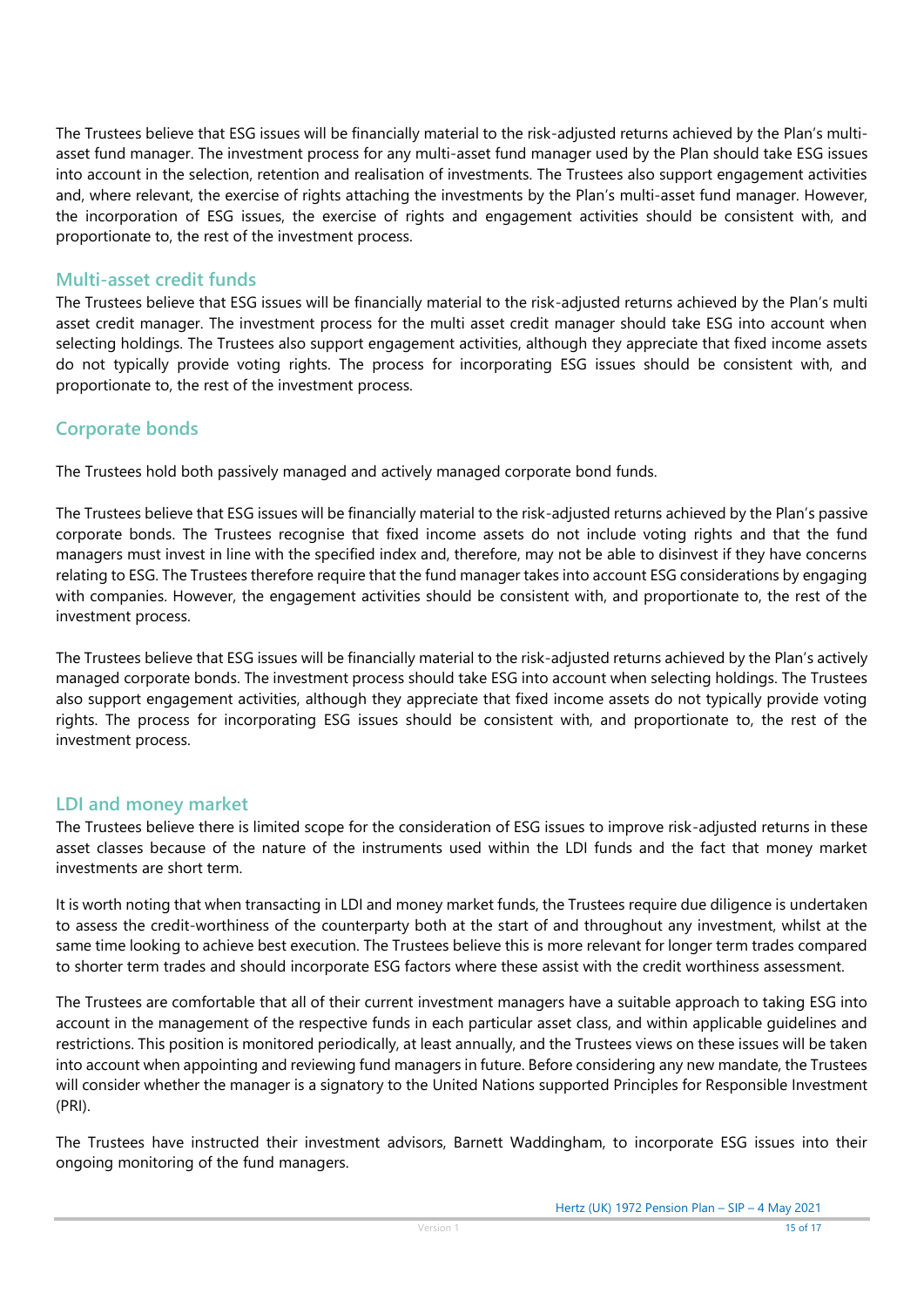# **Policy on the exercise of voting rights**

Stewardship encompasses the exercise of rights (including voting rights) attaching to the Plan's investments, and the engagement by and with investment managers.

The Plan currently invests in pooled investment funds only. The Trustees' policy is to delegate responsibility for the exercising of rights (including voting rights) attaching to investments to the relevant fund managers. In doing so, the Trustees expect that the investment managers will use their influence as major institutional investors to exercise the Trustees' rights and duties as shareholders, including where appropriate engaging with underlying investee companies to promote good corporate governance, accountability and to understand how those companies take account of ESG issues in their businesses.

Managers are expected to exercise voting powers with the objective of preserving and enhancing long term shareholder value. The Trustees also expect managers to engage with companies in relation to ESG matters where appropriate.

In addition to the exercise of voting rights, managers are expected to engage, where appropriate, with key stakeholders (which may include issuers of debt or equity, corporate management, regulators and governance bodies) relating to their investments in order to improve corporate behaviours and governance, improve performance and social and environmental impact and to mitigate financial risks.

The Trustees are comfortable with the current fund managers' strategies and processes for exercising rights and conducting engagement activities, and specifically that they attempt to maximise shareholder value as a long-term investor.

#### **Engagement activities**

The Trustees acknowledge the importance of ESG and climate risk within their investment framework. When delegating investment decision making to their investment managers they provide their investment managers with a benchmark they expect the investment managers to either follow or outperform. The investment managers have discretion over where in an investee company's capital structure they invest (subject to the restrictions of the mandate), whether directly or as an asset within a pooled fund.

The Trustees are of the belief that ESG and climate risk considerations extend over the entirety of a company's corporate structure and activities, i.e. that they apply to equity, credit and property instruments or holdings. The Trustees also recognise that ESG and climate related issues are constantly evolving and along with them so too are the products available within the investment management industry to help manage these risks.

The Trustees consider it to be a part of their investment managers' roles to assess and monitor developments in the capital structure for each of the companies in which the managers invest on behalf of the Plan or as part of the pooled fund in which the Plan holds units.

The Trustees also consider it to be part of their investment managers' roles to assess and monitor how the companies in which they are investing are managing developments in ESG related issues, and in particular climate risk, across the relevant parts of the capital structure for each of the companies in which the managers invest on behalf of the Plan.

The Trustees will monitor and engage with the investment managers about relevant matters (including matters concerning an issuer of debt or equity, including their performance, strategy, capital structure, management of actual or potential conflicts of interest, risks, social and environmental impact and corporate governance), through the Plan's investment consultant. The Trustees periodically review engagement activity undertaken by their investment managers